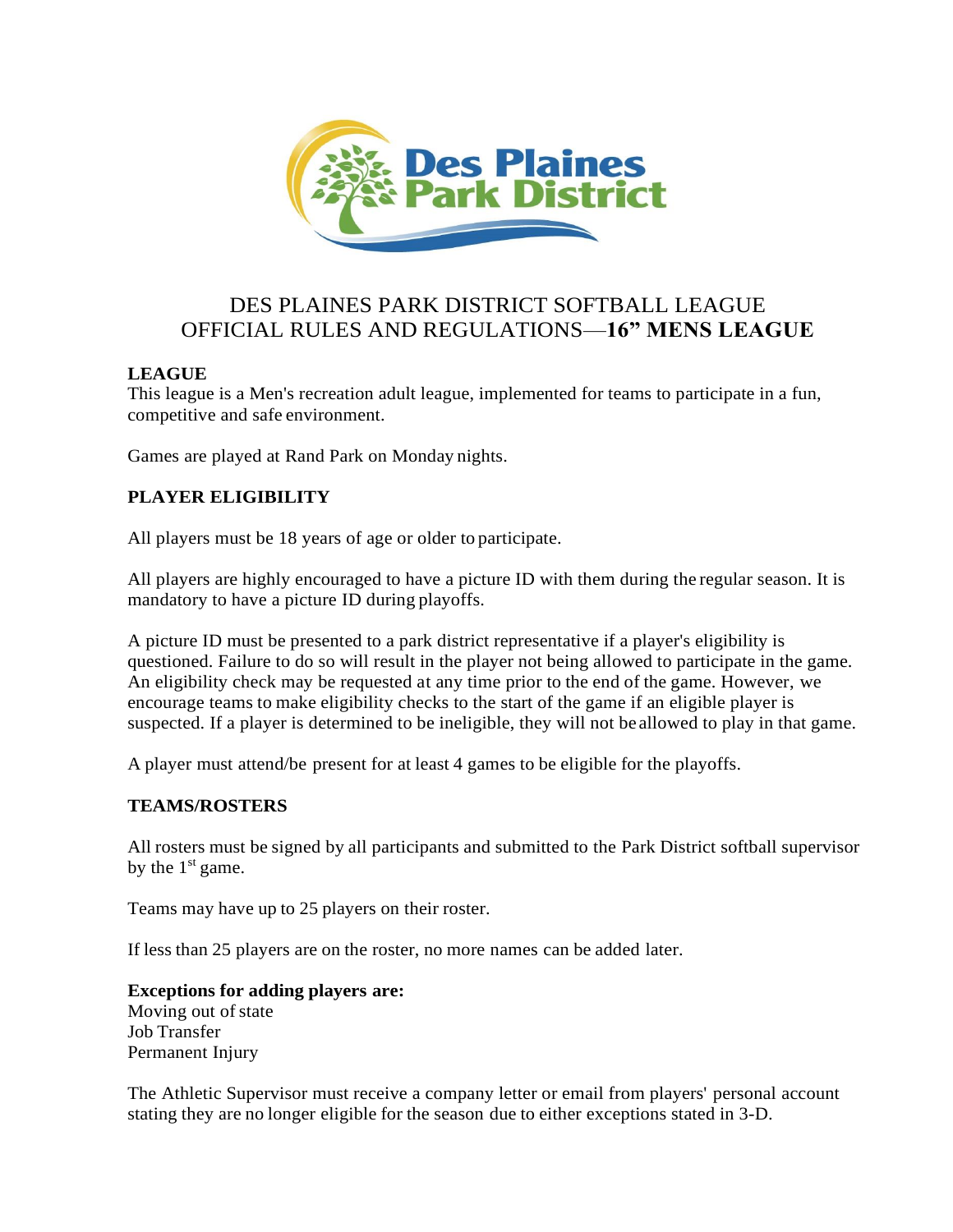A player can only be eligible on ONE roster per league.

Rosters may not be carried over from one season to the next.

# **SCHEDULES**

Game schedules will be created and maintained by the Park District through QuickScores.

All game schedules and rules can be found at [www.quickscores.com/dpparks](http://www.quickscores.com/dpparks)

Make-ups and tournament games may be scheduled on different days, butevery effort will be made to schedule them on regular scheduled game days.

#### **FEES**

- 1. The entry fee for all team will be \$790. Teams should have their entire fee paid in full upon registration.
- 2. A forfeit fee of \$35.00 will be assessed to any team that forfeits a game. This must be paid before the team plays its next game. A team must notify me, 24 hours in advanced to avoid the forfeit fee. No team will be allowed to play another game until the forfeit fee is paid.

# **STANDINGS**

- 1. League standings shall be determined by the following:
	- a. Win/Loss Record
	- b. 11. Tie Breaker 1: Win/Loss Record in head to head games
	- c. 111. Tie Breaker 2: Amount of Runs Allowed
	- d. iv. Tie Breaker 3: Amount of Runs Scored
- 2. At the conclusion of the regular season, there will be a post season single elimination tournament
- 3. 4-8 teams: Top 4 make playoffs
- 4. 9-12 teams: Top 6 teams make playoffs
- 5. 111. 13-16 teams: Top 8 teams make playoffs
- 6. If two or more teams are tied for regular season  $1<sup>st</sup>$  place, there will be a playoff game between the teams. The team with the least amount of runs allowed, amongst the tied teams, will get the bye.
- 7. There is no time-limit for the championship game. All other tournament games shall use the regular time limit rules. In the event of a tie and a time limit has been reached, the score will revert to the last completed inning to determine the winner.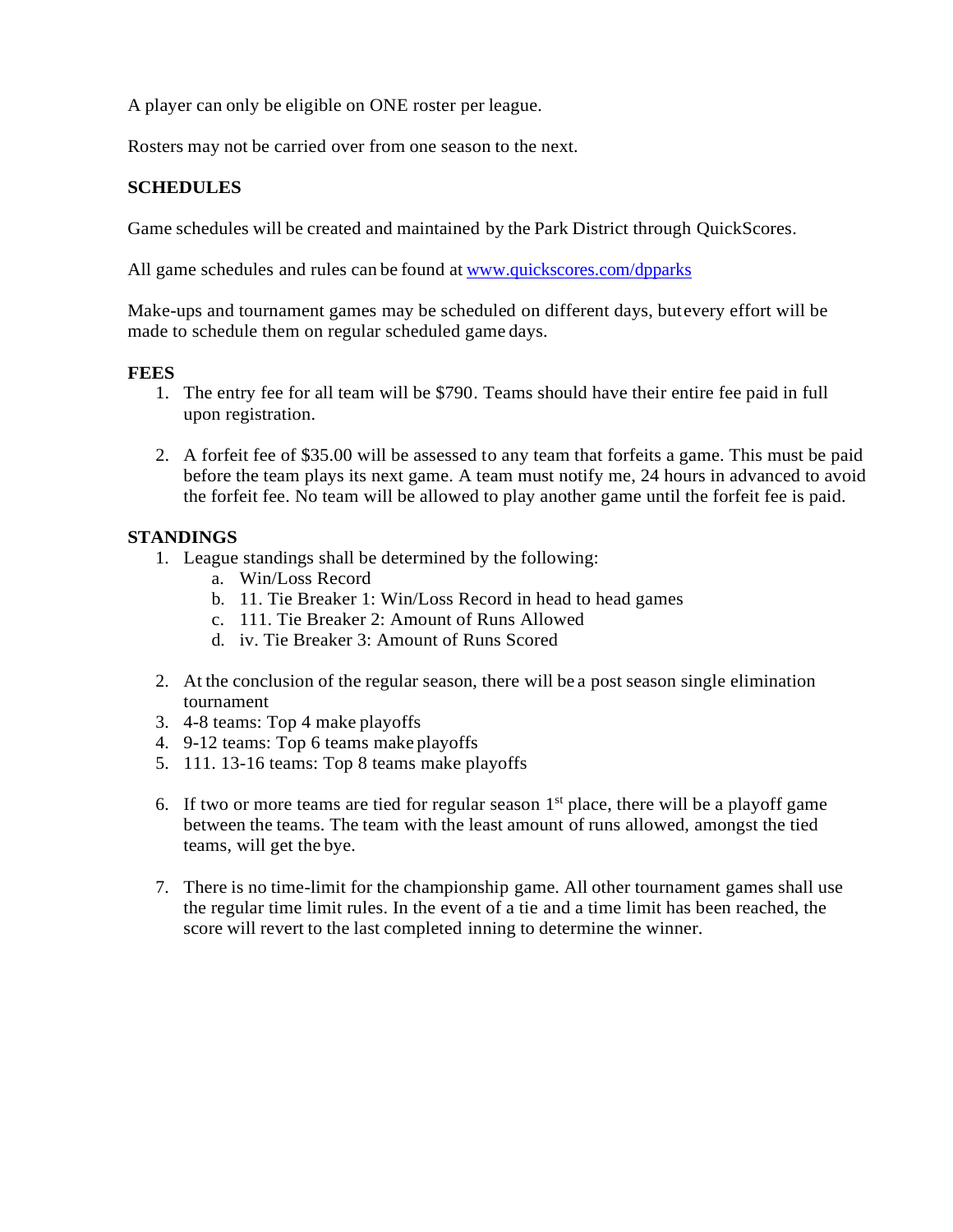# **GAMEFORMAT**

- 1. Each team will be scheduled for 10 regular season games.
- 2. Game times will begin no earlier than  $6:30p$
- 3. Each game will be played to 7 innings.
- 4. The home team is listed first on the game schedule.
- 5. There will be a one hour and ten minute time limit per game. No new inning may begin after that.
- 6. If less than 7 innings have been played after the time limit, one extra inning will be played if there is at most a three run differential, with the losing team batting first in the inning. If the game is tied after the extra inning, innings will be allocated until there is a winner.
- 7. Ten players comprise of an official lineup. Teams that do not have the minimum of nine players by the 6:30pm game, will be granted a 10 minute grace period. The grace period does not apply to any games after the 6:30 game. Teams may bat up to 12 players.
- 8. If at the end of four complete innings, one team is ahead by 20 or more runs, the game is over and a winner is declared. If at the end of five or six complete innings, one team is ahead by 10 or more runs, the game is over and a winner is declared.
- 9. Any forfeited game will result in a score of 7-0.
- 10. A team that forfeits more than three times on one season will be eliminated from the league at the discretion of the ParkDistrict.
- 11. If a team is previously aware that they cannot field a team and must forfeit, please contact the Athletic Supervisor, within 24 hours to avoid a forfeit fee, and so I can notify the other team.

#### **GENERAL PLAYING RULES**

- 1. All players begin each at bat with a zero and zero count.
- 2. Any foul ball hits with two strikes will result in the batter being out. No courtesy fouls. The ball remains live and base runners may advance after a catch.
- 3. Stealing bases is allowed. Leadoffs are allowed. On a pick-off attempt by the pitcher or catcher, a runner played on may advance one base if the base ahead is unoccupied. A pickoff attempt will be defined as a release of the ball by the player to the base where the runner originally started
- 4. No fielding gloves will be permitted.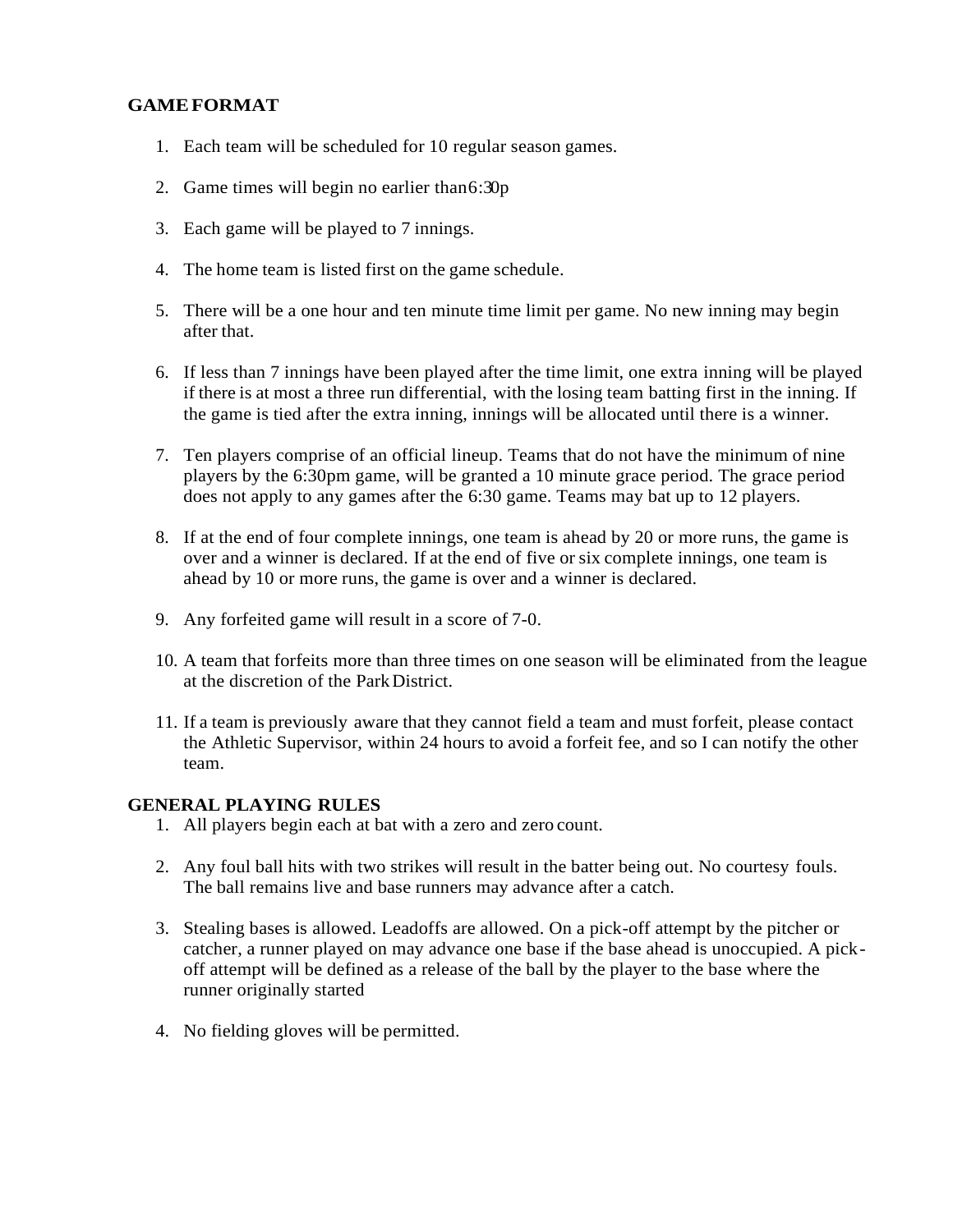- 5. No metal spikes are allowed
- 6. Any overthrow at home (backstop area) or into any fence will be in play.
- 7. Any overthrow beyond the fence will be considered a dead ball and the runners will be given bases according to the A.S.A. Softball Rule book.
- 8. Bats must be kept in the dugout area when not in use.
- 9. Players are allowed to slide into base but are not required to slide when approaching a base. You may not crash into a fielder that is waiting for the ball. If this happens, you will be called out. The runner should make every attempt to avoid contact.
- 10. The batter should attempt to run to the orange base when running the first base to
- 11. Avoid making contact with the first baseman.
- 12. All pitches should be delivered with a distinguishable arc and reach a height of at least 6 feet from the ground, while not exceeding a maximum height of 12 feet from the ground.
- 13. The pitcher may drag step off of the rubber, but may not jump off it. His back foot may not go past the front foot established by this drag step off the rubber. Pitching distance is 38'.
- 14. If time is available, teams may practice on the grass from  $1<sup>st</sup>$  and  $3<sup>rd</sup>$  base. Teams should refrain from using any portion of the infield or the batters boxes to warm up.
- 15. The winner of the game retains possession of the ball.
- 16. All other rules including Bats, Re-Entry, and Extra Player shall follow the official rules of the A.S.A, unless noted in these house rules.

# **SUBSTITUTES**

- 1. A team that begins their batting order with l0-12 players and then loses aplayer during the game; whether it is injury or ejection, the line-up can be condensed.
- 2. A game may begin with nine players, but when and if another player arrives, that player must be inserted into the line-up at the vacant spot at the end of the line-up.
- 3. Courtesy runners (2) are permitted but must talk to the field supervisor before runner is granted eligible. The courtesy runner must be the last batter out prior to the request. If the last batted out cannot be the courtesy runner due to injury, the out before said player will be the courtesy runner. Teams are not permitted to take advantage of this rule. Supervisor and umpire reserves the right to deny a courtesy runner if the procedure is perceived to be being abused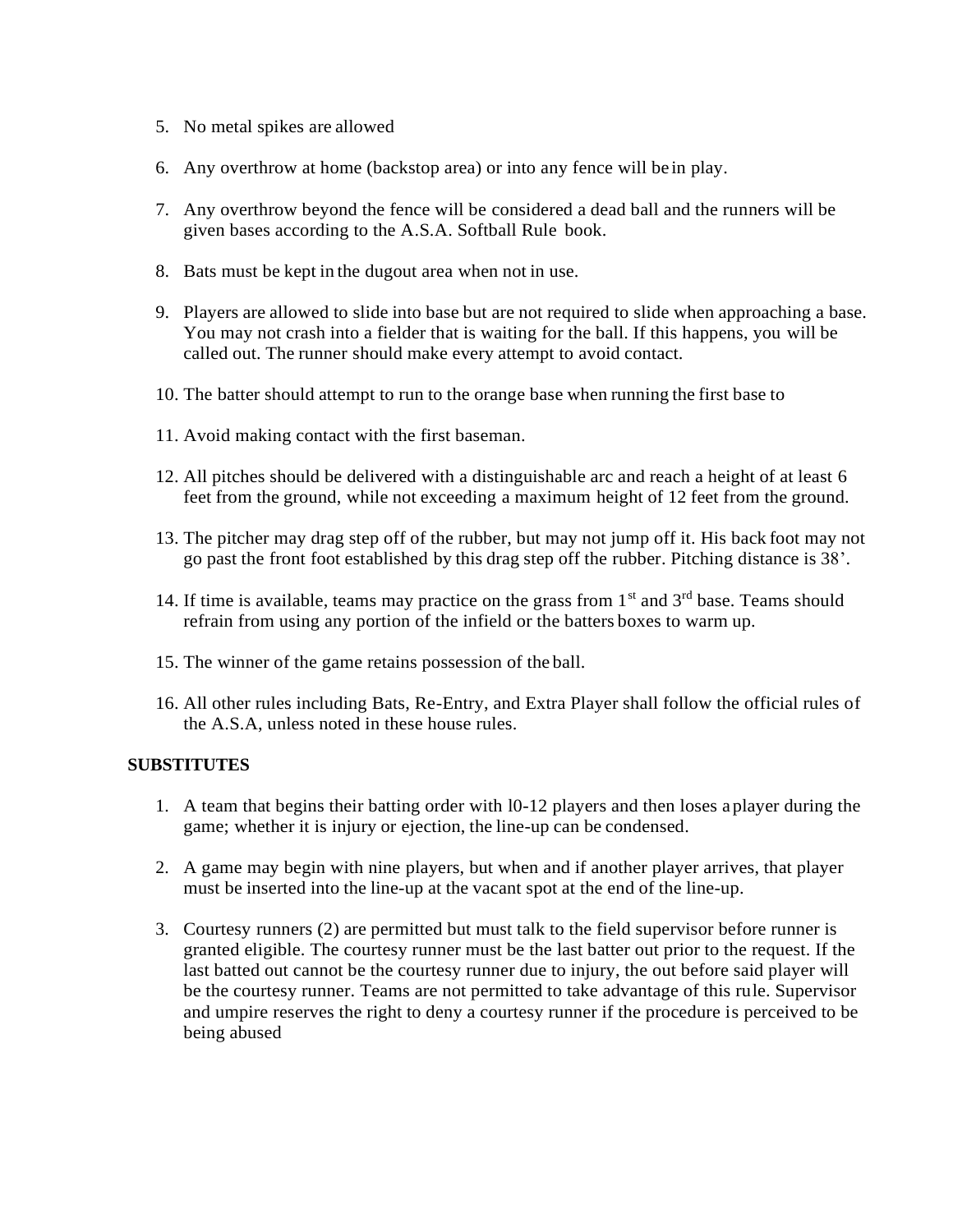If in the 1<sup>st</sup> inning, no batter has made an out, we will revert to the last batter in the batting order.

Captains should communicate courtesy runners to captains, umpire and park district staff before the start of the game.

If a player did not need a courtesy runner, before the game, but gets injured during the game, he may request a courtesy runner during the game. However, the courtesy runner must be used by that batter for the rest of the game.

# **MAKE UPS AND POSTPONEMENTS**

- 1. There shall be no postponement of any game except in case of rain or umpire availability. If in doubt all players should call the softball hotline, (847) 391- 5705 or go to the DPPD App for field updates. 5:00 PM will be the deadline on weekdays to hear the messages about the games. If necessary, teams will be asked to call back after that time if the game is still in doubt. DO NOT call the Des Plaines Park District office to get game information!
- 2. All players are responsible to get make-up information off the hotline, rainoutline.com, website or supervisor.
- 3. Managers or coaches will be contacted by the Softball Supervisor of their league with reschedule information. Please DO NOT call the park district office and ask for your teams' information.
- 4. Games stopped due to rain prior to the fifth inning will be resumed from the point in which the game was stopped.

#### **UMPIRES**

- 1. Agreement of at least 2/3 of the managers is necessary to keep an umpire from working games. This must be in writing and each team must have only one manager/coach signature.
- 2. All decisions and interpretations will be made by the umpire, except in cases of protest where the Athletic Supervisor, League Supervisor, and Chief Umpire will decide.

#### **PROTESTS**

A protest must be filed prior to the next pitch with the supervisor, marked in the scorebook, and a written protest turned in to the Des Plaines Park District office within 24 hours of the protest. The written protest should have the rule number and section that they feel was interpreted incorrectly. The chief umpire along with the Athletic Supervisor and Softball Coordinator will decide on all protest. The written protest must be accompanied by a \$35.00 fee which will be refunded ifthe protest is upheld. If a protest is upheld, the game will resume from point of protest